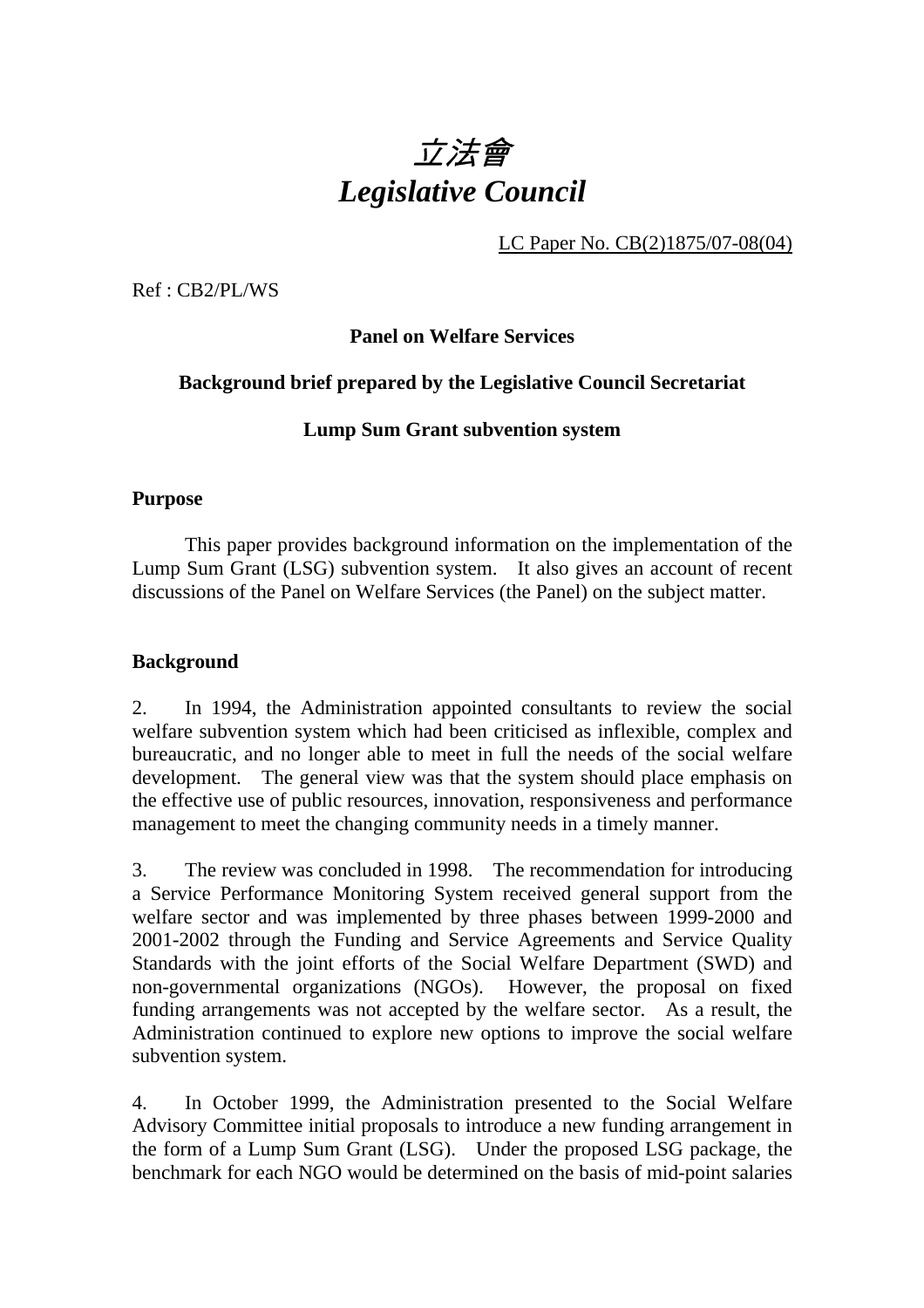of the existing pay scales of its recognized establishment, as at 1 April 2000, plus the sector-wide average Provident Fund employer's contribution of 6.8%. Secondly, a snapshot of staff strength of each NGO as at 1 April 2000 and its Personal Emolument (PE) subvention for 2000-2001 under the existing subvention mode would be taken and projected. To address the welfare sector's concern that the LSG might not provide sufficient funds to meet their contractual commitments to the existing staff, the Administration proposed the introduction of a Tide-Over Grant (TOG) Scheme to address any possible problems arising from the need to meet contractual obligations to serving staff for salary increments and Provident Fund contributions in the first three years. Taking into consideration the comments received at the end of the consultation period in May 2000, the Administration extended the TOG period from three years to five years.

5. With the Finance Committee's approval given on 15 December 2000, the LSG subvention system was formally put in place as from January 2001.

6. In the light of the findings and recommendations of a survey conducted by an external independent consultant on NGOs' projected financial condition after the TOG period and their need for financial assistance, the Administration proposed to provide a Special One-off Grant (SOG) in 2006-2007 to NGOs following the termination of TOG. Applications would be on a voluntary basis. Members were advised that SOG was intended to provide greater flexibility to and more time for the NGO management to make the necessary adjustments to meet their financial and/or staff commitments in the long run. Invitations for SOG applications were made to eligible NGOs in August 2005.

7. According to the Administration, as at 1 October 2007, 163 out of 174 subvented NGOs have opted to join the LSG subvention mode on a voluntary basis. The total subvention allocated to these 163 NGOs under LSG accounts for about 99% of the total baseline recurrent subvention of the year.

## **Deliberations of the Panel**

8. The Panel held a series of meetings in the current term to discuss the implementation of LSG subvention system and the difficulties faced by the welfare sector. The Panel also received views from deputations on the matter. The major deliberations of the Panel are summarized below.

## Employment terms of staff in the subvented welfare sector

9. Members noted with concern that some NGO operators were reported to change unilaterally the terms and conditions of services of their Snapshot Staff in order to attain financial viability. They also expressed concern that there was a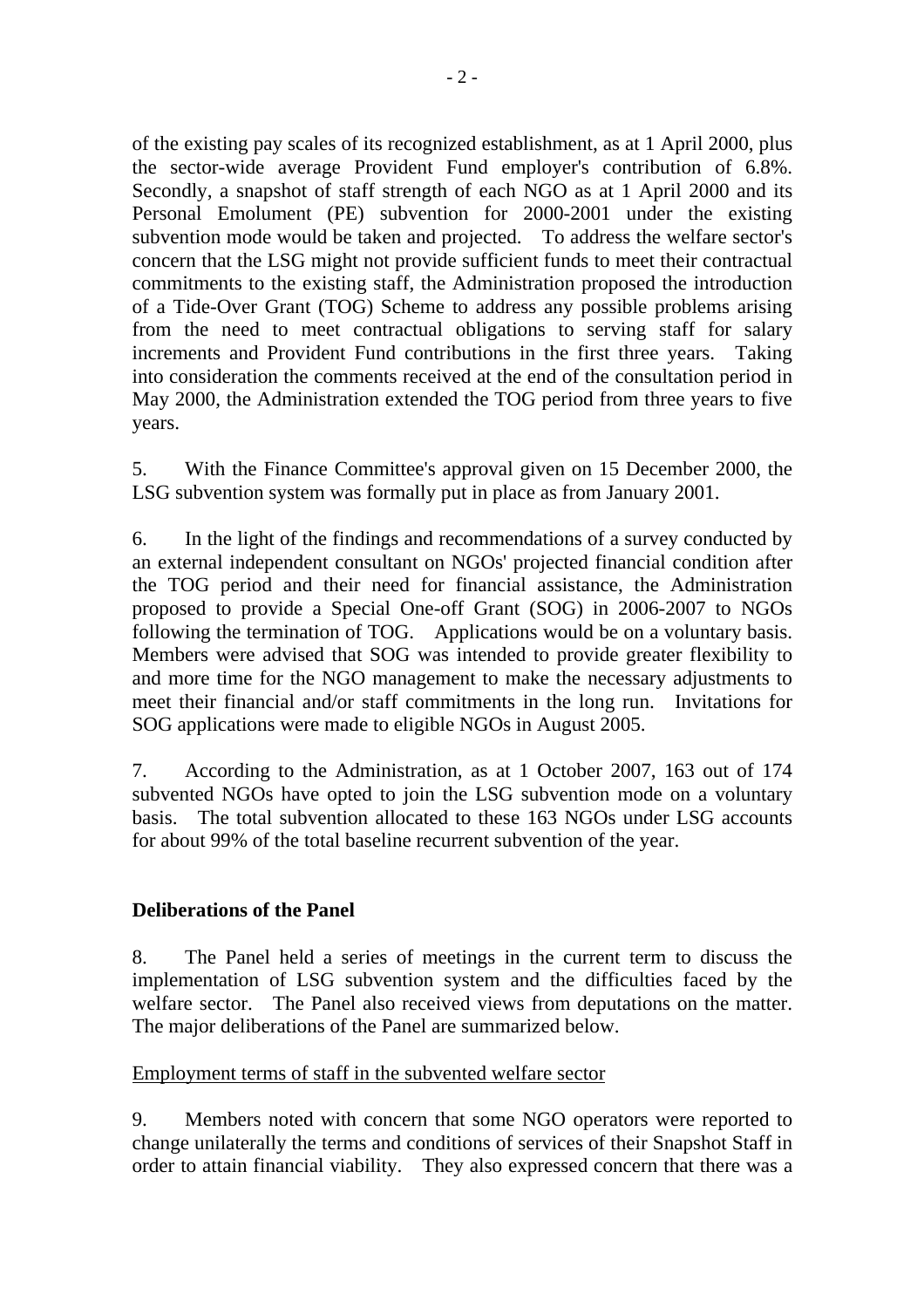lack of consultation by NGOs in making decisions on matters which had staff implications. Members requested the Administration to put in place a mechanism to ensure that NGOs on LSG would honour the employment contract with their staff, and would not dismiss staff for refusing to enter into an employment contract unilaterally introduced by the management.

10. At the Panel meeting on 8 November 2005, the following motion moved by Hon LEUNG Kwok-hung and amended by Hon LEE Cheuk-yan was passed by all members present at the meeting –

"That this Panel demands the Administration to immediately scrap the SOG, extend the TOG and monitor whether NGOs honour their contractual commitment to staff; as well as setting up a four-party committee, comprising the Administration, NGOs, staff and users, to review the LSG subventions system."

11. The Administration advised that NGOs on LSG were given flexibility in the deployment of resources to meet evolving priorities and changing community needs. The responsibility to deal with the commitment to Snapshot Staff lay ultimately with the NGOs. The Administration's responsibility under the LSG arrangement was to provide financial support to NGOs which had difficulties in operating on the benchmark salary through TOG and SOG. Should a NGO fail to honour its contractual agreement with its staff, the matter could be taken up by the LSG Steering Committee (LSGSC). The Administration further advised that to ensure that SOG would be spent in a proper manner by NGOs, the use of SOG would be monitored through the Annual Progress Report to be submitted by NGOs each year until the SOG allocated was used up. NGOs would be required to substantiate the use of SOG allocated, in particular the PE expenditure of the Snapshot Staff, the voluntary retirement scheme of individual staff, etc. in the Annual Progress Report, for monitoring and assessment by SWD. If SOG was not used in accordance with the approved purposes, it would be subject to clawing back by SWD.

Reduction of 9.3% from LSG provisions as a result of the Enhanced Productivity Programme and Efficiency Savings

12. During the period from 2000-2001 to 2002-2003, a 5% Enhanced Productivity Programme (EPP) target was set and 1% across-the-board savings was made. In 2003-2004 and 2004-2005, 1.8% and 2.5% Efficiency Savings (ES) respectively had been applied across-the-board to the subvention allocations. As a result, the amount of LSG payable to NGOs was reduced, and this further aggravated their financial difficulties.

13. At the meetings on 8 November 2005 and 30 March 2006, members raised concern as to whether the Administration had violated any contractual obligation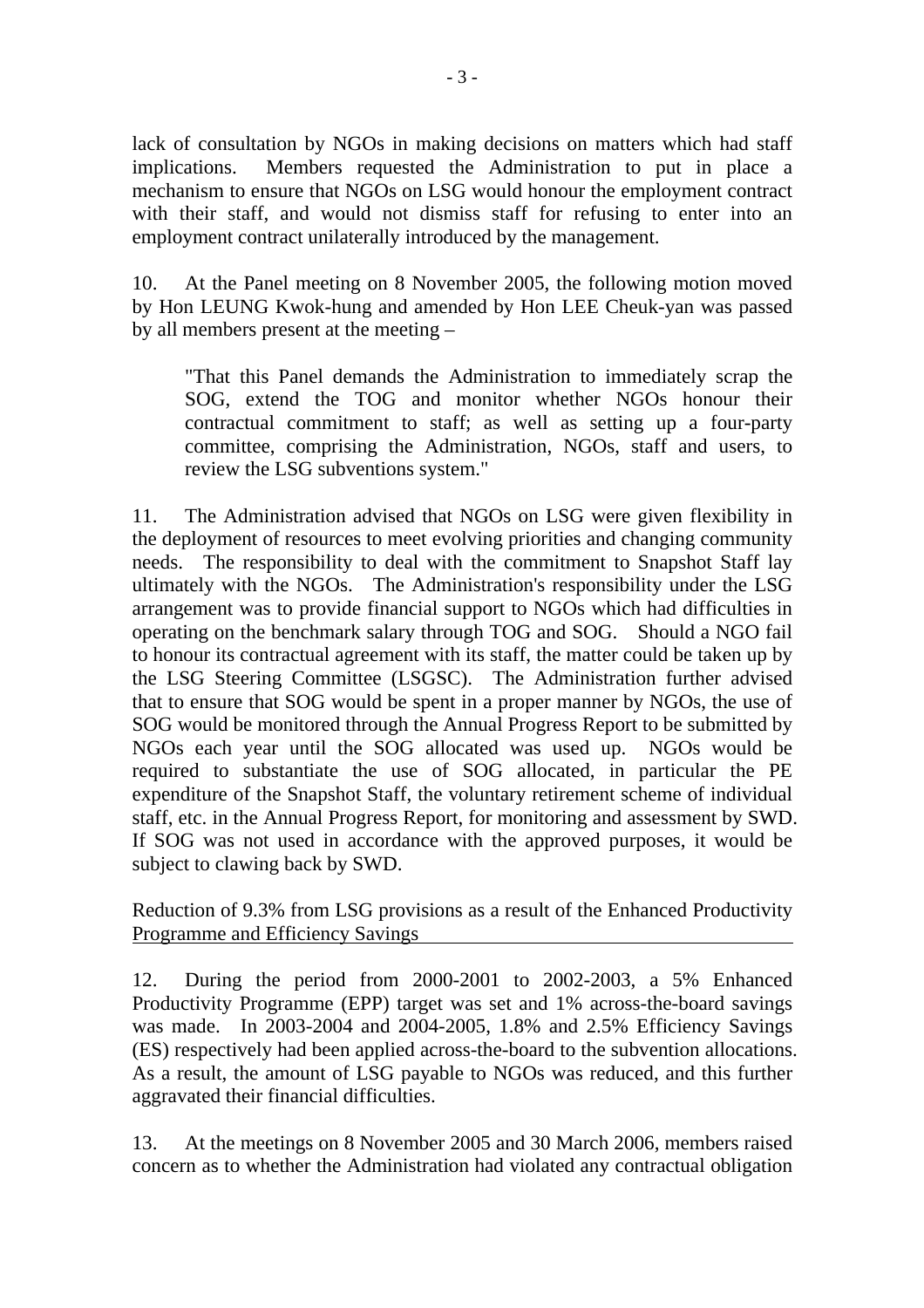by deducting 9.3% from the annual LSG provisions to NGOs over the years as a result of EPP and ES. The Administration was urged to reimburse the money deducted from the Benchmark to NGOs, and reinstate the subvention of the Benchmark to the level laid down in the LSG Manual, so as to ensure that welfare services would not be compromised.

14. The Administration pointed out that it had not violated any contractual obligation by deducting 9.3% from the LSG provisions to NGOs over the years as a result of EPP and ES. SWD had informed all NGOs concerned of the adjustments to LSG resulting from EPP and ES through briefing sessions and letters, and the adjustments had been highlighted in the subventions allocation letters in each financial year. All NGOs concerned had noted the adjustments and signed to indicate their acceptance of the arrangements. The Administration further pointed out that it had adopted various measures to help alleviate the problems faced by NGOs on LSG.

15. Members noted that subvented NGOs with reduced LSG provision as a result of the EPP and ES exercise had financial difficulties in recruiting and retaining staff. According to the welfare sector, the staff turnover rate in welfare NGOs was about 15%, which was much higher than that of 2.5% in the social worker grades in the civil service. The gap between the salary levels of NGO staff and civil service grades was widening as a result of the deduction of 9.3% from the Benchmark Salary of NGOs on LSG over the years under the EPP and ES exercise. There was a need to adjust upwards the LSG provision.

16. The Administration stressed that EPP and ES were across-the-board exercises in the whole public sector, including the Government and all subvented bodies. The savings targets for subvented welfare NGOs were indeed lower than those for Government departments.

Implications of the 2006 Starting Salaries Survey findings on the subvented welfare sector

17. In the light of the 2006 Starting Salaries Survey (SSS) findings, the Panel discussed on 11 June 2007 the impact on the subvented welfare sector. Members were advised that the Administration proposed to adjust upwards the LSG provision for "new" NGO subvented services commissioned on or after 1 April 2000 to bring it in line with the adjusted pay scales resulting from the 2006 SSS findings, having regard to the fact that the LSG provision for these services was calculated with reference to the salaries of the then lower salary pay scales. As for services implemented before 1 April 2000, no adjustment would be required as the LSG provision was calculated on the basis of the higher civil service mid-point salaries as at 31 March 2000. Separately, the Administration would adjust the subventions of NGOs upward as a result of the 2007-2008 Civil Service Pay Adjustment in accordance with the LSG Manual.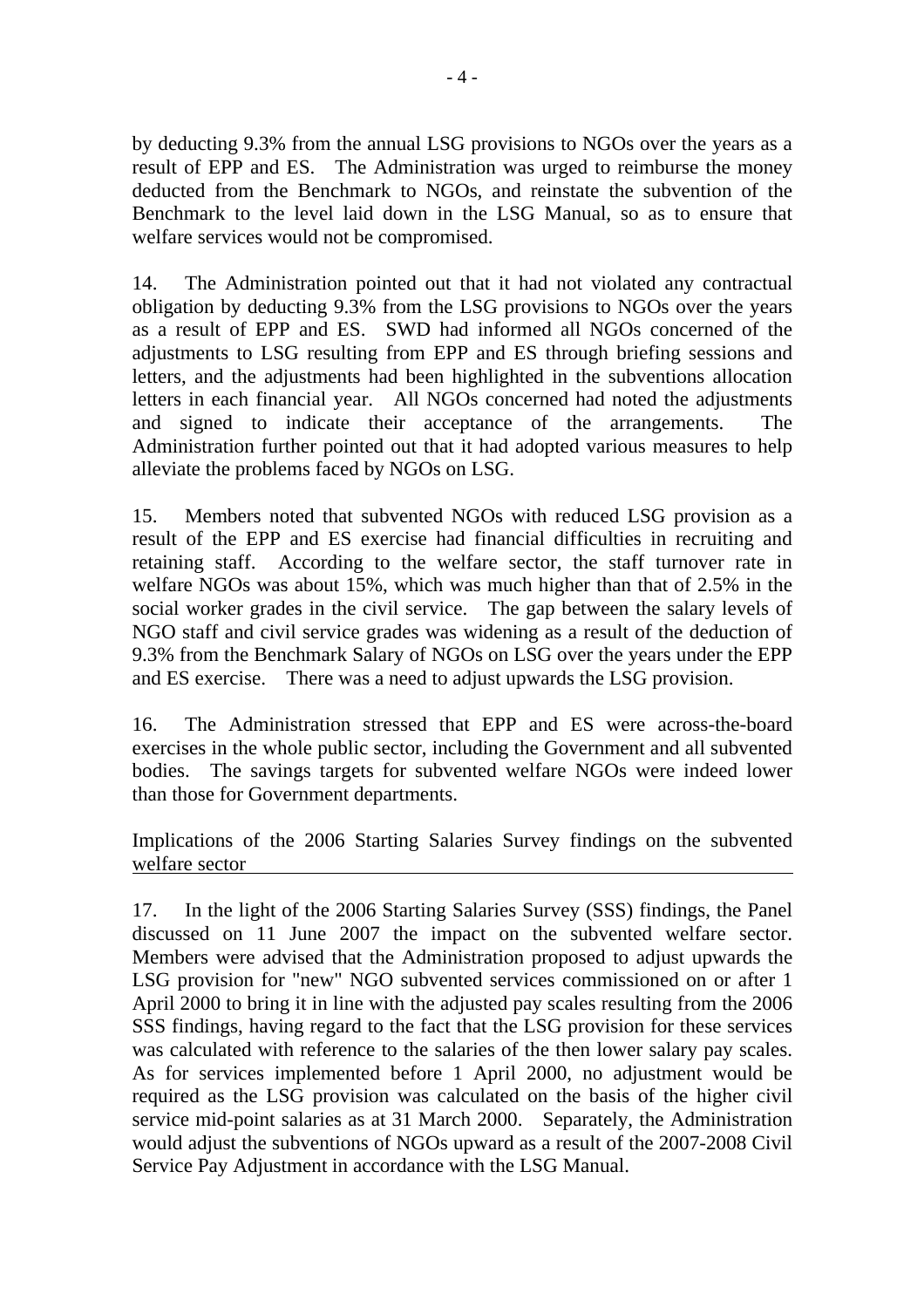18. Members were concerned that although the Administration would adjust the annual LSG provision in respect of "new" subvented services commissioned on or after April 2000, the management of some NGOs would not make corresponding upward adjustment to the starting salaries of their staff. They urged the Administration to take concrete actions to ensure that NGOs would spend the additional allocation only on adjusting the salaries of their staff.

19. Some NGO management told the Panel that NGOs had difficulties in implementing the pay adjustment at the present stage as the current subvention provisions had taken into account the EPP and ES adjustments. Some NGOs could only withhold the adjustments, pending the Government's approval of the interim and long-term facilitating measures being considered by LSGSC. The purpose of having a LSG Reserve was to allow individual NGOs to meet their commitments for paying salary increments to the Snapshot Staff. However, many NGOs had already made use of their own LSG Reserve to effect the adjustments as a result of EPP and ES.

20. The Administration advised that under the LSG subvention system, NGOs had flexibility in determining their staffing structures and the remuneration of their staff. While the Administration had reminded NGOs on LSG to use the additional allocation to improve the remuneration of their staff, individual NGOs would continue to enjoy the autonomy in determining how the remuneration of their staff should be adjusted.

21. As the Administration had not fully addressed members' concern, the Panel held a joint meeting with the Panel on Health Services on 25 June 2007 to further discuss the implications of the 2006 SSS findings on the subvented healthcare and welfare sectors. The following motion moved by Dr Hon Fernando CHEUNG was passed by all members present at the meeting –

"That this Panel urges the Government to adopt the following principles in dealing with the pay adjustment of the social welfare sector –

- (a) requiring NGOs to use the relevant funding entirely for pay adjustment of their staff;
- (b) implementing systematically equal pay for equal work within the NGOs and the Government, and improving the situation of different pay for the same work between the NGOs and the Government;
- (c) reviewing comprehensively the LSG arrangement and the system of contracting out of services through competitive bidding; and
- (d) honouring immediately the commitment made in implementing the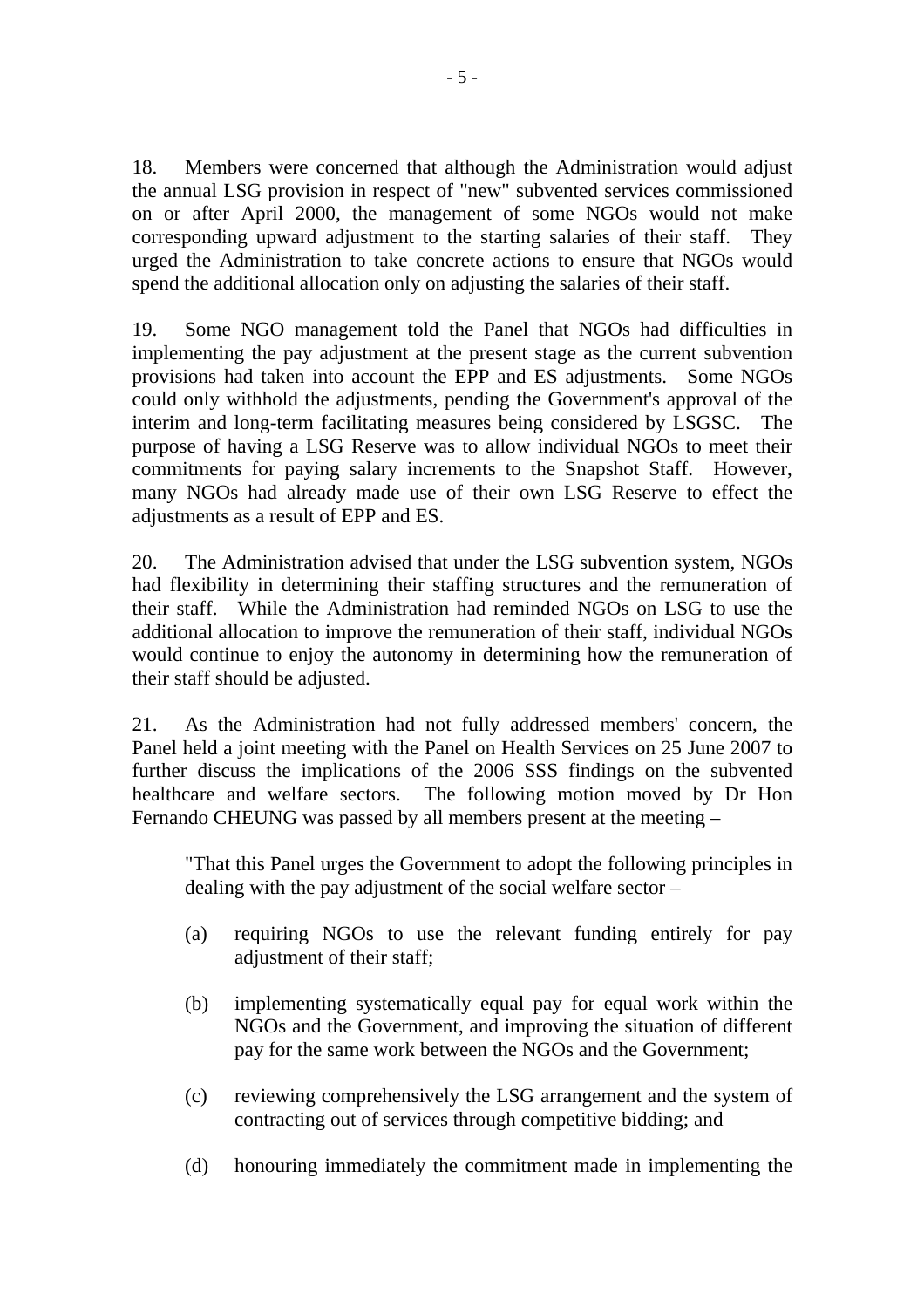LSG arrangement by reverting the benchmark level of funding to the mid-point salary level as at 31 March 2000."

22. The Administration reiterated that it had provided NGOs with additional recurrent resources of \$330 million as a result of the 2007 Starting Salaries Adjustments and the 2007-2008 Civil Service Pay Adjustment. SWD had stressed to NGOs concerned that they were expected to use it for the purpose of adjusting the pay of their subvented staff. It would be a matter for individual NGOs to work out the detailed arrangements.

## Review of the implementation of the LSG subvention system

23. In the light of the strong views from the welfare sector, the Panel had time and again discussed with the Administration the review of the LSG subvention system. The Panel passed a motion at the meeting on 25 June 2007 urging the Administration to, among other things, review comprehensively the LSG arrangement (paragraph 21 above refers).

24. The Panel held another meeting on 29 October 2007 to discuss with the Administration and 23 deputations the implementation of the LSG subvention system. Deputations attending the meeting strongly urged the Administration to, among other things, set up an independent committee to review the LSG subvention system without further delay. Members shared the deputations' views and suggestions. They took the view that the grievances expressed by the subvented welfare sector were rooted in the implementation of the LSG subvention system. Members also urged the Administration to provide a concrete timetable for the review.

25. Members were advised that the Administration was aware of the difficulties faced by the subvented sector operating under the LSG subvention mode. The Administration pointed out that the financial problems faced by some NGOs on LSG were caused by a number of factors, including the Government's cost-saving initiatives, changing community needs and higher public expectation. The Administration further advised that the sector had made a number of proposals for enhancing the LSG subvention system, including –

- (a) conducting a comprehensive review of the LSG subvention system;
- (b) increasing the recurrent subvention baseline allocation; and
- (c) implementing interim measures to ease the financial problems faced by NGSs.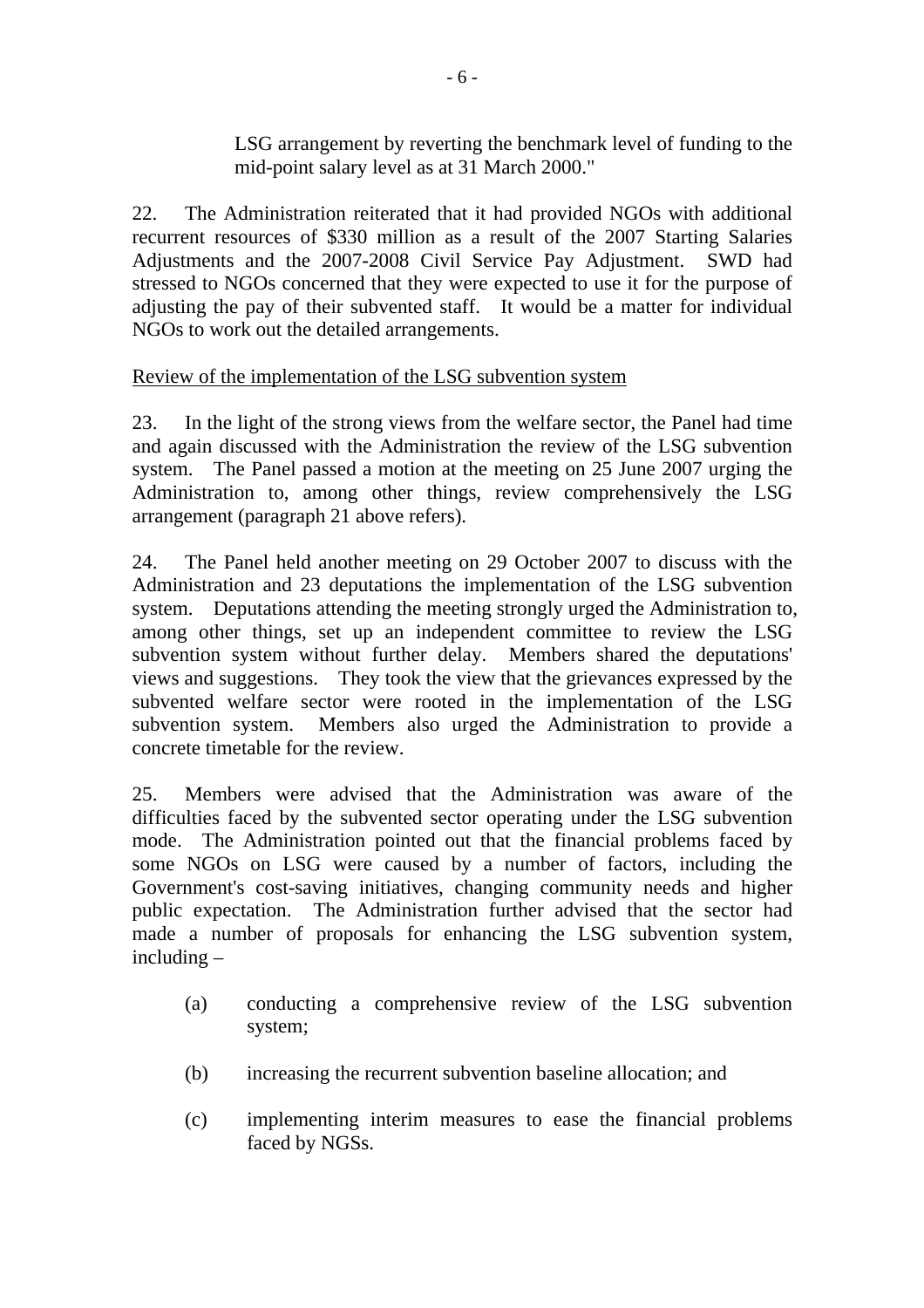These proposals were under consideration by the Administration. As LSGSC represented a wide spectrum of views, including the Government, NGO management and staff, staff unions as well as service users, the Administration did not see the need for setting up a new committee to review the LSG subvention system. The LSGSC would continue to be the platform for engagement with the sector. The Administration stressed that it would maintain an open mind on any proposals for enhancing the LSG subvention system.

26. The Administration further advised that the LSG subvention system had brought about benefits and enhancement to the welfare sector and was widely accepted by NGOs. It would continue to improve the system and offer assistance to NGOs as appropriate within the framework of the established policy.

27. Members expressed dissatisfaction at the Administration's reluctance to set up an independent committee to review the LSG subvention system. To facilitate members' future discussion, the Panel requested the Research and Library Services Division of the LegCo Secretariat to prepare an information note on the impact of the LSG subvention system on the subvented welfare sector. A general notice inviting views on the subject was also posted on the LegCo website. A total of 76 submissions from the welfare sector and members of the public had been received so far. A summary of the views and suggestions given in the submissions is in **Appendix I**.

## **Latest development**

28. The Administration announced on 18 January 2008 the establishment of a LSG Independent Review Committee to review the implementation of the LSG subvention system. The committee comprises a non-official chairman and four members with different backgrounds. The terms of reference of the committee are –

- (a) to review the LSG subvention system with a view to assessing its overall effectiveness and identifying areas and scope for improvement covering but not limited to –
	- (i) overall implementation;
	- (ii) flexibility, efficiency and cost-effectiveness in the use of public funds and in service delivery by subvented NGOs;
	- (iii) the accountability and corporate governance of subvented NGOs;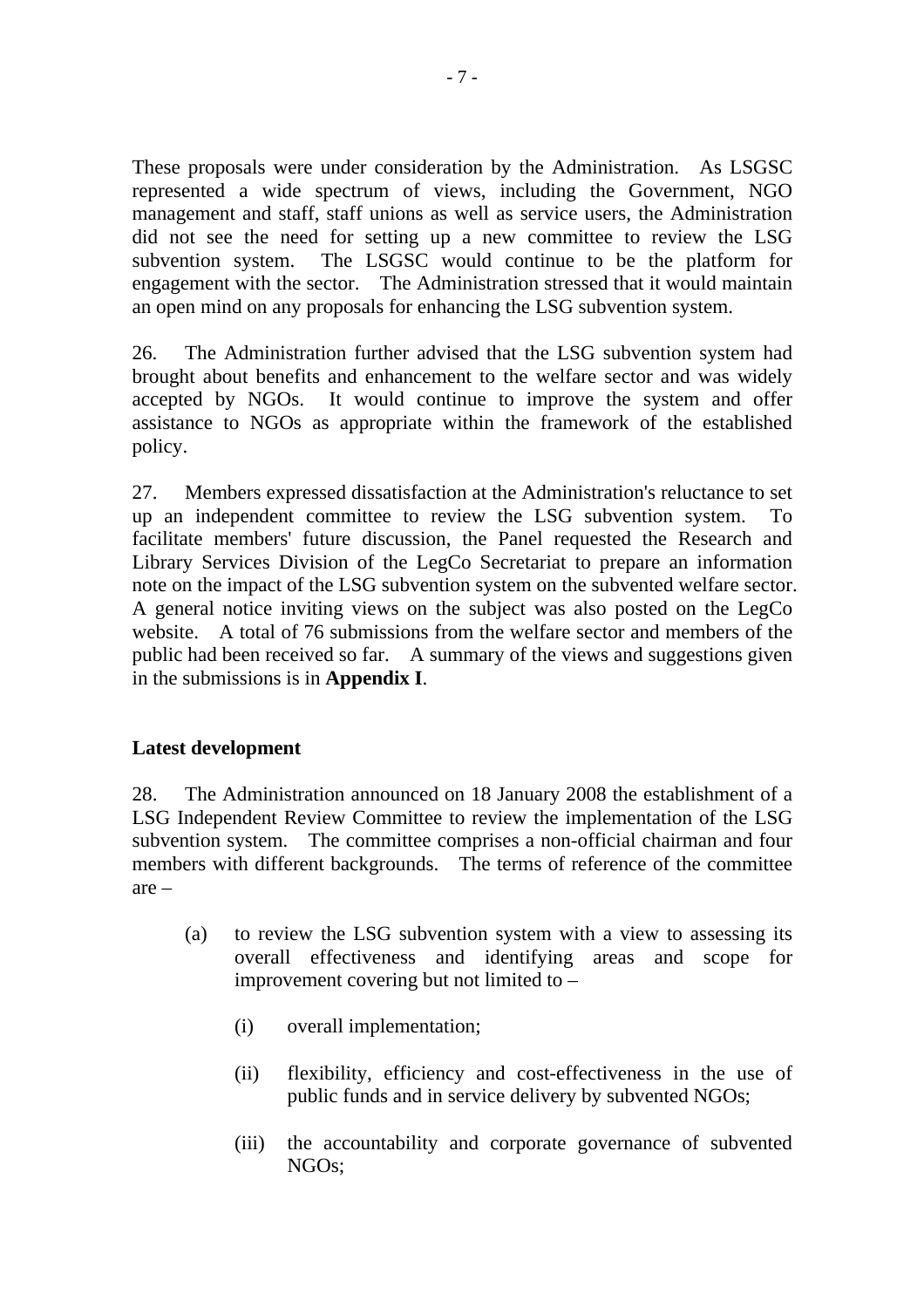- (iv) the impact of LSG on the quality of welfare service; and
- (v) the handling of complaints related to implementation; and
- (b) to report findings and make recommendations to the Secretary for Labour and Welfare.

According to the Administration, the independent committee is expected to complete the review in about six to nine months.

29. At the meeting on 17 March 2008, members were advised that the Administration would implement interim/facilitating measures to ease the financial difficulties faced by NGOs. The Lotteries Fund Advisory Committee had agreed to allocate a one-off grant of \$200 million for subvented NGOs to strengthen support and training for staff and enhance service quality. In addition, all new services to be implemented by NGOs from 1 January 2008 would not be subject to EPP and ES adjustments. Furthermore, new projects of existing services awarded to NGOs since 1 April 2000 with PE of some grades below the mid-point would be restored to the mid-point salary starting from 1 April 2008.

30. The Panel will discuss the implementation of LSG subvention system at the meeting on 16 May 2008.

#### **Relevant papers**

31. A list of relevant papers is in **Appendix II** for members' reference. The papers are available on the Council's website at http://www.legco.gov.hk.

Council Business Division 2 Legislative Council Secretariat 14 May 2008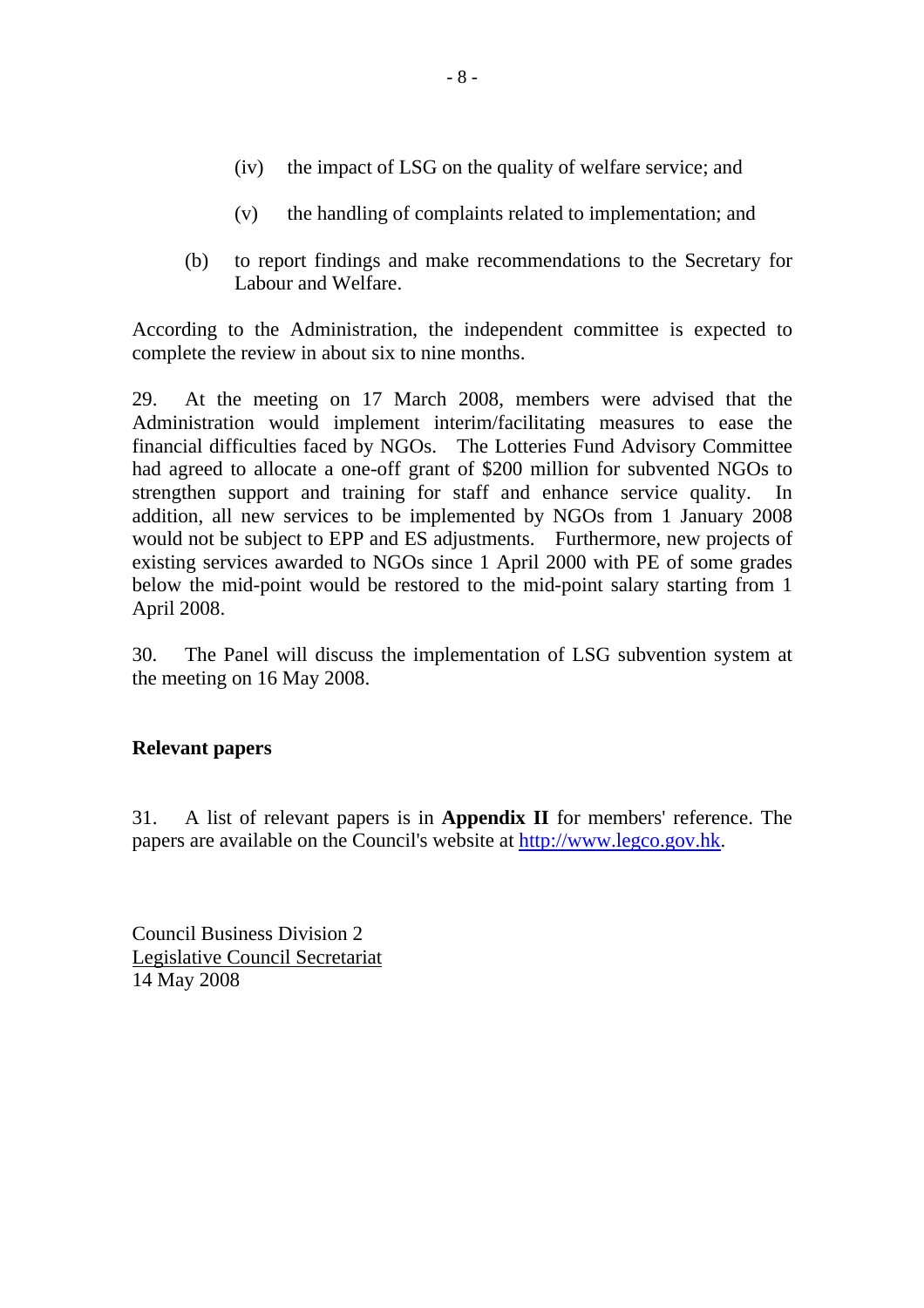#### **Panel on Welfare Services**

## **Implementation of the Lump Sum Grant subvention system**

## **Summary of views and suggestions given by organisations/individuals in response to the invitation for submissions posted on the Legislative Council website**

|     | <b>Views and/or suggestions</b>                                                                                                                                                                                                                                                                                                                                                                                                         | LC Paper No. of submission                                                                                                                                                                                                                                                                                              |
|-----|-----------------------------------------------------------------------------------------------------------------------------------------------------------------------------------------------------------------------------------------------------------------------------------------------------------------------------------------------------------------------------------------------------------------------------------------|-------------------------------------------------------------------------------------------------------------------------------------------------------------------------------------------------------------------------------------------------------------------------------------------------------------------------|
| A.  | Impact on staff in the subvented welfare sector                                                                                                                                                                                                                                                                                                                                                                                         |                                                                                                                                                                                                                                                                                                                         |
| (1) | Following the reduction in subvention as a result of the Enhanced Productivity<br>Programme (EPP) and the Efficiency Savings (ES), some non-governmental<br>organisations (NGOs) on Lump Sum Grant (LSG) had to reduce the salaries of<br>their staff and appoint new recruits on less favourable employment terms in order<br>to save costs. This resulted in wage cut, pay disparity, and poor staff morale in<br>the welfare sector. | LC Paper Nos. $CB(2)612/07-08(01)$ and<br>$(02)$ , CB $(2)$ 661/07-08 $(01)$ to $(24)$ ,<br>$CB(2)670/07-08(01)$ to (07) and (09) to<br>$(12), CB(2)692/07-08(01), (02), (04), (05),$<br>$(07)$ to $(12)$ and $(15)$ to $(19)$ ,<br>$CB(2)715/07-08(01)$ to (16),<br>$CB(2)786/07-08(01)$ , and<br>$CB(2)925/07-08(01)$ |
| (2) | The Administration should monitor whether NGO operators had honoured their<br>contractual commitments and encourage them to remunerate their staff according<br>to years of service. It was also the Administration's responsibility to ensure equal<br>pay for equal work in the welfare sector.                                                                                                                                       | LC Paper Nos. $CB(2)612/07-08(01)$ ,<br>CB(2)670/07-08(11), CB(2)692/07-08(07),<br>$(16)$ and $(17)$ , and CB $(2)$ 715/07-08 $(16)$                                                                                                                                                                                    |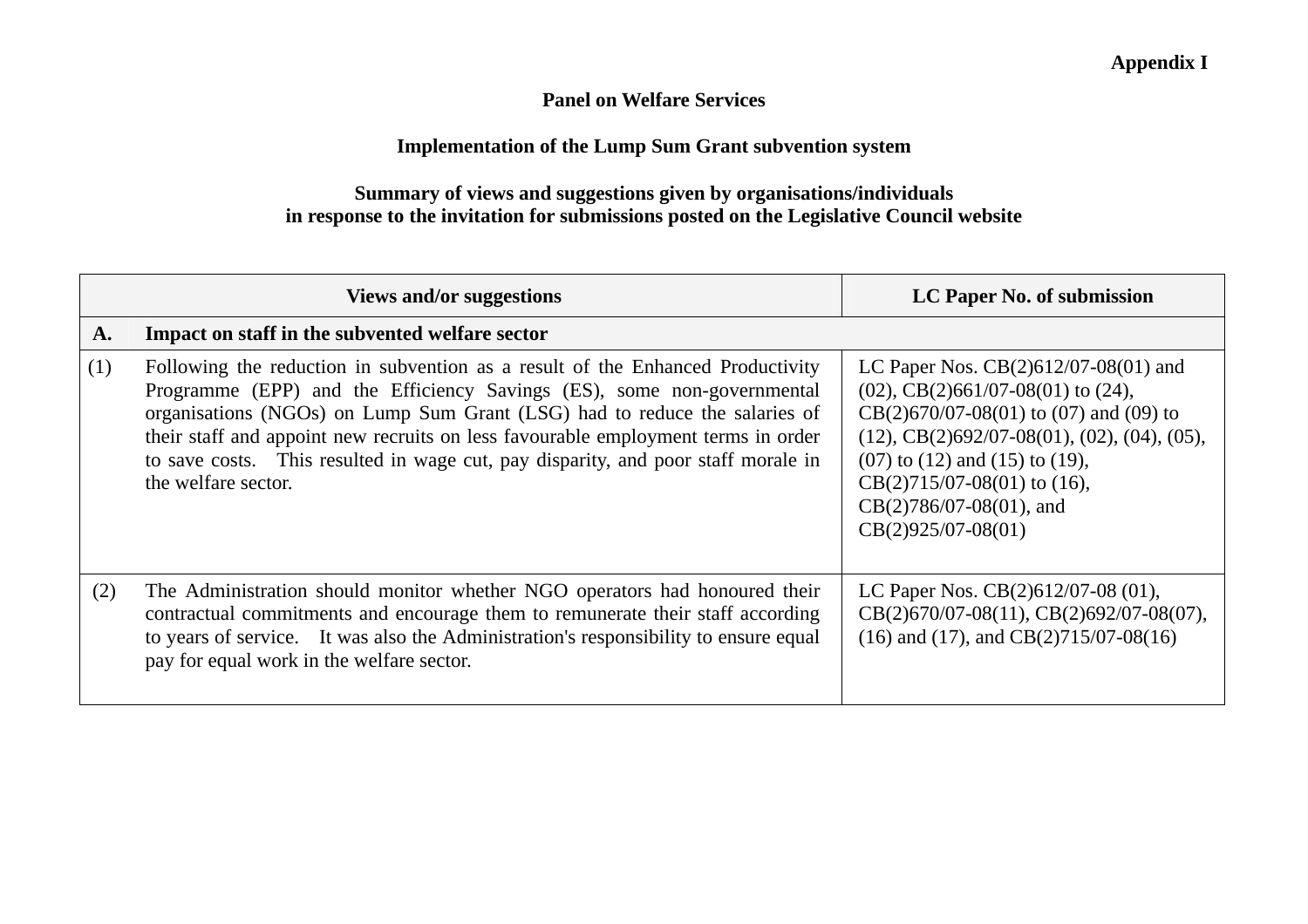|     | <b>Views and/or suggestions</b>                                                                                                                                                                                                                                | LC Paper No. of submission                                                                                                                                                                                                                                                                  |  |
|-----|----------------------------------------------------------------------------------------------------------------------------------------------------------------------------------------------------------------------------------------------------------------|---------------------------------------------------------------------------------------------------------------------------------------------------------------------------------------------------------------------------------------------------------------------------------------------|--|
| (3) | Some NGOs on LSG had reduced the number of staff in order to save costs, which<br>resulted in an increase in the workload of the existing staff.                                                                                                               | LC Paper Nos. CB(2)612/07-08(03),<br>$CB(2)661/07-08(01)$ to (05) and (07) to<br>$(24)$ , CB $(2)670/07-08(01)$ to $(05)$ , $(07)$ ,<br>$(09)$ and $(10)$ , CB $(2)692/07-08(01)$ , $(02)$ ,<br>$(04)$ , $(07)$ , $(10)$ , $(12)$ , $(17)$ and $(19)$ , and<br>$CB(2)715/07-08(13)$ to (16) |  |
| (4) | Under the LSG subvention system, the benchmark salary was determined on the<br>basis of the mid-point salaries of the approved posts as at 1 April 2000. As such,<br>"mid-point salaries" were in fact the maximum salaries currently payable to NGO<br>staff. | LC Paper Nos. CB(2)661/07-08(08),<br>CB(2)670/07-08(12), CB(2)692/07-08(07)<br>and $CB(2)715/07-08(01)$ to (12)                                                                                                                                                                             |  |
| (5) | An independent mechanism should be set up to handle staff complaints against<br>NGO management.                                                                                                                                                                | LC Paper Nos. CB(2)670/07-08(06),<br>$CB(2)692/07-08(06)$ , (14) and (19), and<br>$CB(2)715/07-08(16)$                                                                                                                                                                                      |  |
| (6) | Legislation should be put in place to require that NGOs on LSG should include<br>staff representatives in the boards of directors.                                                                                                                             | LC Paper Nos. $CB(2)692/07-08(17)$ and<br>$(19)$ , and CB $(2)$ 715/07-08 $(16)$                                                                                                                                                                                                            |  |
| (7) | Independent committees should be established to review the staffing establishment<br>of welfare services, monitor the use of funding by NGOs on LSG and co-ordinate<br>the services provided by different NGOs.                                                | LC Paper No. $CB(2)670/07-08(11)$                                                                                                                                                                                                                                                           |  |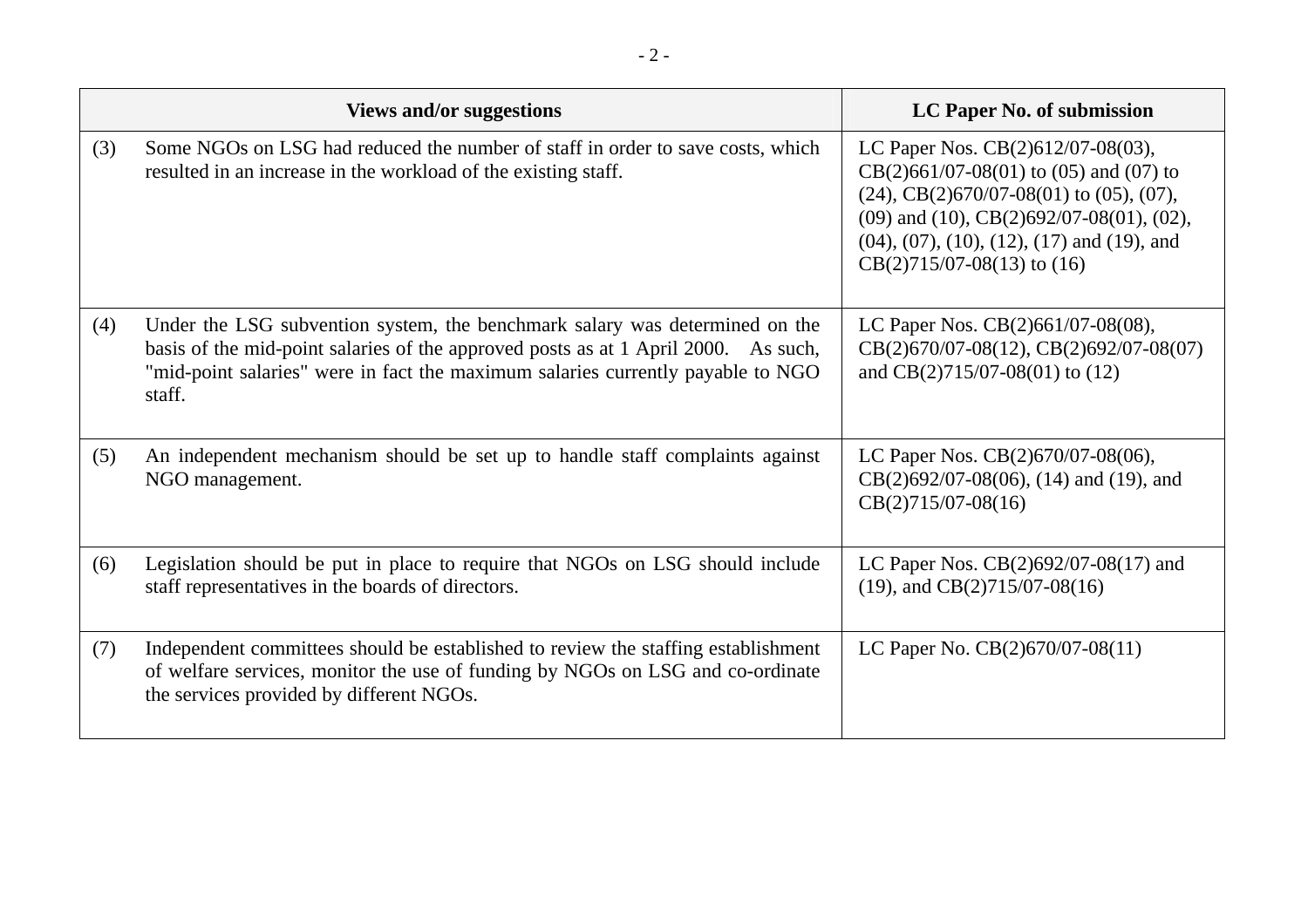|           | Views and/or suggestions                                                                                                                                                         | LC Paper No. of submission                                                                                                                                                                                                                                                        |
|-----------|----------------------------------------------------------------------------------------------------------------------------------------------------------------------------------|-----------------------------------------------------------------------------------------------------------------------------------------------------------------------------------------------------------------------------------------------------------------------------------|
| <b>B.</b> | <b>Impact on NGOs on LSG</b>                                                                                                                                                     |                                                                                                                                                                                                                                                                                   |
| (1)       | The LSG subvention system had undermined the working relationship between the<br>Administration and the welfare sector, and that between the NGO management and<br>staff.        | LC Paper Nos. $CB(2)661/07-08(01)$ to<br>$(05)$ , $(07)$ and $(09)$ to $(24)$ ,<br>$CB(2)670/07-08(01)$ to $(05)$ , $(07)$ and $(10)$ ,<br>$CB(2)692/07-08(01), (02), (04), (05), (10),$<br>$(16)$ and $(17)$ , CB $(2)$ 715/07-08 $(13)$ to $(15)$ ,<br>and $CB(2)925/07-08(01)$ |
| (2)       | Following the reduction in subvention as a result of EPP and ES, NGOs on LSG<br>were forced to organise "profitable" activities only in order to attain financial<br>viability.  | LC Paper Nos. $CB(2)612/07-08(03)$ ,<br>$CB(2)661/07-08(05)$ and (06),<br>$CB(2)670/07-08(01)$ and (12),<br>$CB(2)692/07-08(05)$ and (08), and<br>$CB(2)715/07-08(01)$ to (12) and (16)                                                                                           |
| (3)       | Under the LSG subvention system, NGO operators played the role of contractors,<br>instead of the Government's partners, for the delivery and development of welfare<br>services. | LC Paper Nos. $CB(2)670/07-08(12)$ , and<br>$CB(2)715/07-08(01)$ to (12) and (16)                                                                                                                                                                                                 |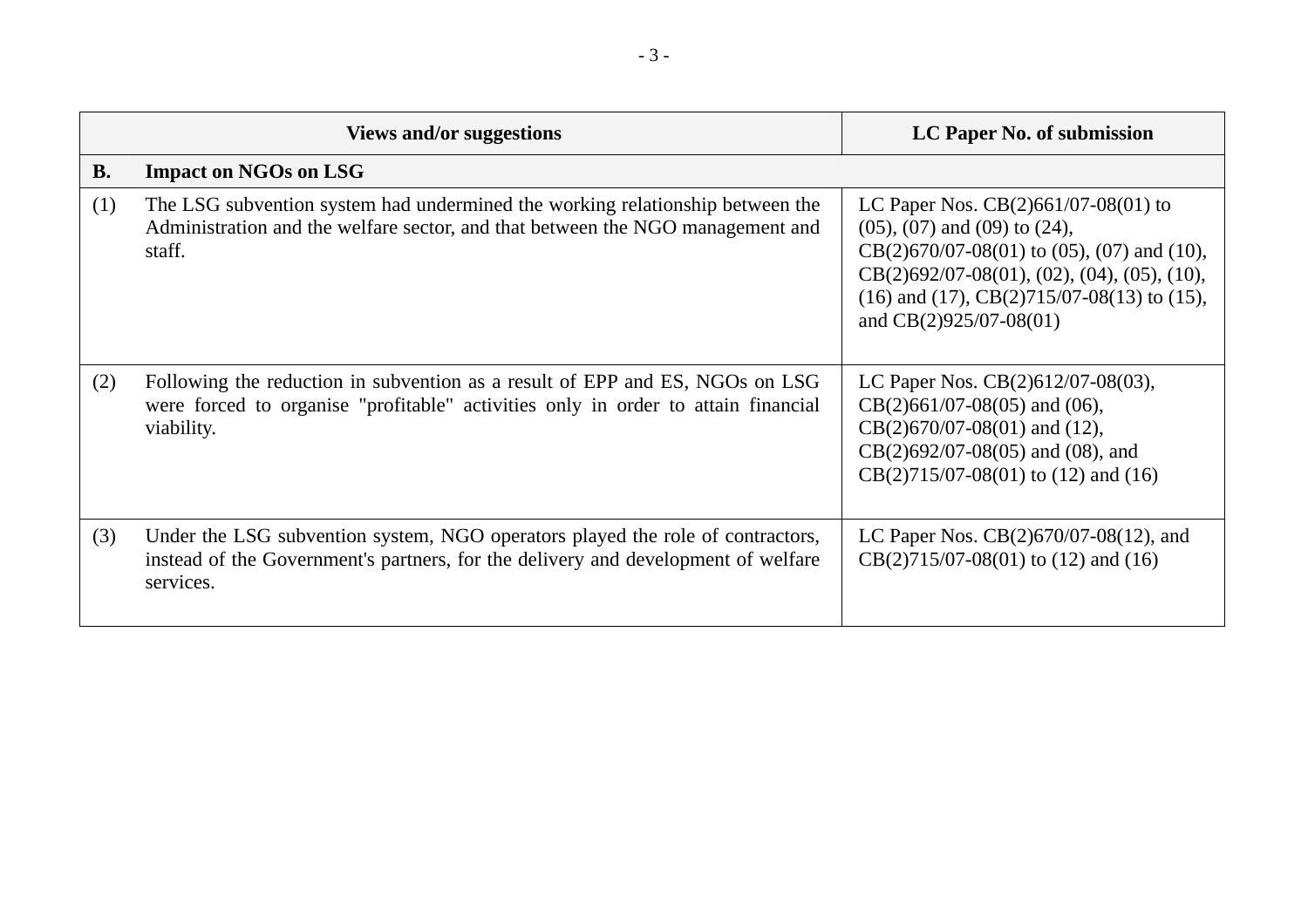|                | <b>Views and/or suggestions</b>                                                                                                                                                                                                                                                              | LC Paper No. of submission                                                                                                                                                                                                                                                                                                                   |
|----------------|----------------------------------------------------------------------------------------------------------------------------------------------------------------------------------------------------------------------------------------------------------------------------------------------|----------------------------------------------------------------------------------------------------------------------------------------------------------------------------------------------------------------------------------------------------------------------------------------------------------------------------------------------|
| $\mathbf{C}$ . | <b>Impact on service users</b>                                                                                                                                                                                                                                                               |                                                                                                                                                                                                                                                                                                                                              |
| (1)            | An increase in workload and a reduction in salaries following the introduction of<br>the LSG subvention system had resulted in poor staff morale and high staff<br>turnover rate in the welfare sector, which affected adversely the continuity and<br>quality of services.                  | LC Paper Nos. CB(2)612/07-08(03),<br>$CB(2)661/07-08(01)$ to (05), (07) and (09)<br>to $(24)$ , CB $(2)670/07-08(01)$ to $(05)$ , $(07)$ ,<br>$(10)$ and $(11)$ , CB $(2)692/07-08(01)$ to $(05)$ ,<br>$(09)$ , $(10)$ , $(12)$ , $(13)$ and $(16)$ ,<br>$CB(2)715/07-08(13)$ to (16),<br>$CB(2)786/07-08(01)$ , and<br>$CB(2)925/07-08(01)$ |
| (2)            | Following the reduction in LSG provision, the affected subvented NGOs had to<br>charge fees for some of their services in order to increase income, which would<br>further aggravate the financial burden on the service recipients.                                                         | LC Paper Nos. $CB(2)661/07-08(01)$ to<br>$(05)$ , $(07)$ and $(09)$ to $(24)$ ,<br>$CB(2)670/07-08(01)$ to (05), (07) and (10),<br>$CB(2)692/07-08(01)$ to $(04)$ , $(10)$ and $(17)$ ,<br>and $CB(2)715/07-08(13)$ to (15) and (16)                                                                                                         |
| (3)            | The Administration should review and improve the quality assurance mechanism<br>under the LSG subvention system.                                                                                                                                                                             | LC Paper Nos. CB(2)692/07-08(08), (13)<br>and $(17)$                                                                                                                                                                                                                                                                                         |
| D.             | <b>LSG subventions to NGOs</b>                                                                                                                                                                                                                                                               |                                                                                                                                                                                                                                                                                                                                              |
| (1)            | The Administration should honour its commitment to NGOs on LSG by providing<br>recurrent subvention baseline allocation at the "True Benchmark" (i.e. the level<br>prior to EPP and ES adjustments) and adjust upwards the baseline allocation in the<br>light of increasing service demand. | LC Paper Nos. CB(2)612/07-08(01),<br>$CB(2)670/07-08(01)$ , (06) and (12),<br>$CB(2)692/07-08(05)$ to (09), (11), (16) and<br>$(18)$ , and CB $(2)$ 715/07-08 $(01)$ to $(12)$                                                                                                                                                               |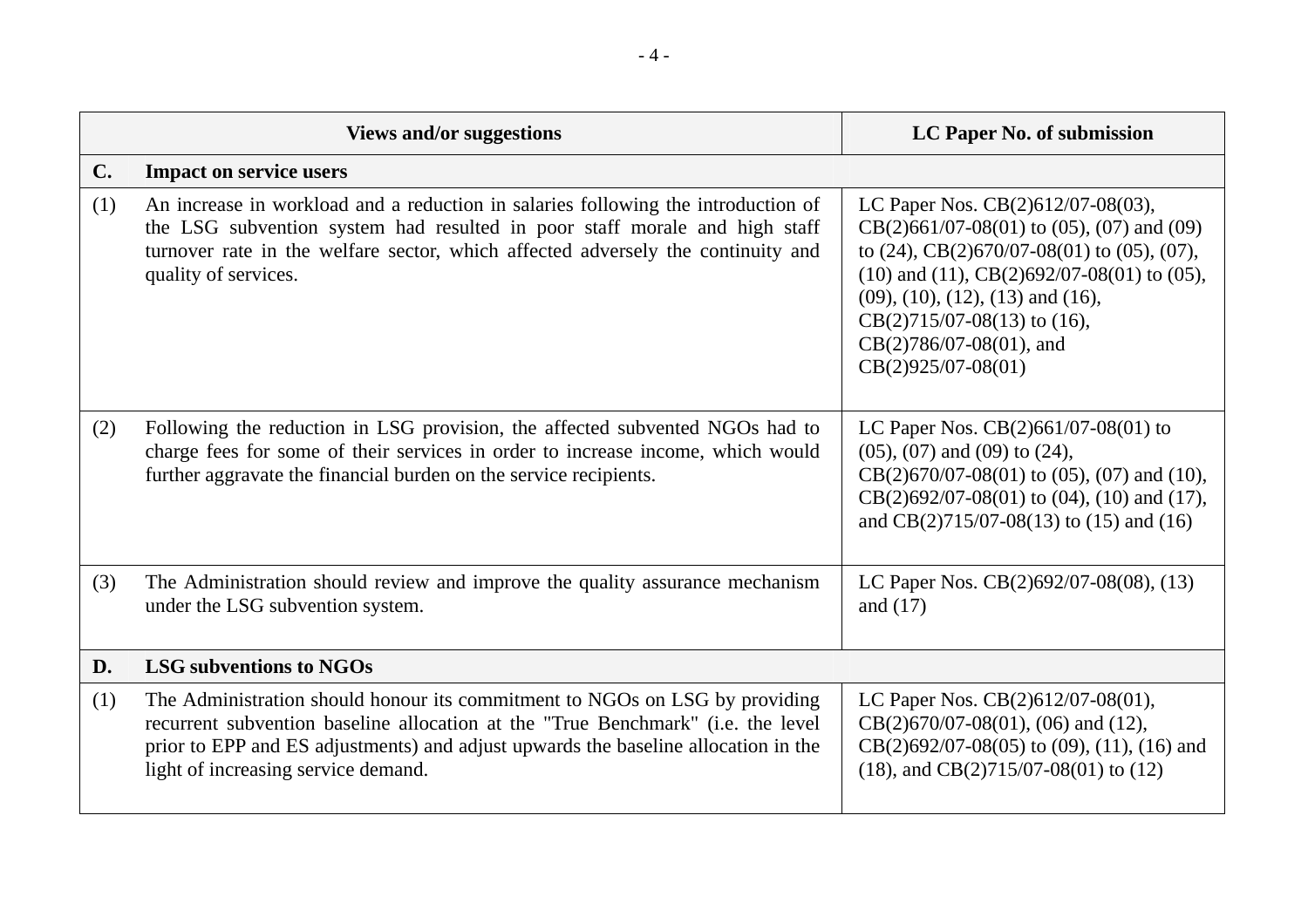|     | <b>Views and/or suggestions</b>                                                                                                                                                                                                                                                                                                                                                                                                                                                        | LC Paper No. of submission                                                                                                       |
|-----|----------------------------------------------------------------------------------------------------------------------------------------------------------------------------------------------------------------------------------------------------------------------------------------------------------------------------------------------------------------------------------------------------------------------------------------------------------------------------------------|----------------------------------------------------------------------------------------------------------------------------------|
| (2) | The LSG should be divided into two components, i.e. personal emoluments (PE)<br>and other charges (OC). The allocation for the PE portion should be made on<br>actual reimbursement basis, whereas the OC portion should be allocated to NGOs<br>in a lump sum for flexible use.                                                                                                                                                                                                       | LC Paper Nos. CB(2)612/07-08(02),<br>CB(2)661/07-08(08), CB(2)692/07-08(07)<br>and $(17)$ , and CB $(2)715/07-08(16)$            |
| (3) | The PE subvention for welfare services should be determined with reference to the<br>staffing establishment in the past ten years.                                                                                                                                                                                                                                                                                                                                                     | LC Paper Nos. $CB(2)670/07-08(08)$ and<br>$CB(2)692/07-08(19)$                                                                   |
| (4) | Following the implementation of the LSG subvention system, some NGOs had<br>reduced staff salaries in order to save costs and accumulate more surplus as<br>reserve. To discourage NGO operators from reducing the salaries of their staff,<br>the percentage of allocations which could be retained by NGOs as LSG Reserve<br>should be reduced. The Administration should urge NGOs to make use of the<br>LSG reserve to honour their contractual commitments to the Snapshot Staff. | LC Paper Nos. $CB(2)670/07-08(08)$ and<br>$CB(2)692/07-08(11)$ and (19)                                                          |
| (5) | The Administration should formulate a manning ratio for each welfare service in<br>consultation with the welfare sector, which should be clearly stipulated in the<br>Funding and Service Agreement. The PE subvention should be allocated with<br>reference to the agreed manning ratio.                                                                                                                                                                                              | LC Paper Nos. $CB(2)670/07-08(06)$ and<br>$(11)$ , and CB $(2)692/07-08(03)$ , $(05)$ to<br>$(07)$ , $(11)$ and $(14)$ to $(19)$ |
| (6) | Subvention for "new services" commissioned after April 2000 should be reviewed<br>to bring the PE allocation up to the mid-point provision of the recognised staffing<br>establishment.                                                                                                                                                                                                                                                                                                | LC Paper Nos. $CB(2)692/07-08(06)$ , (07)<br>and $(16)$                                                                          |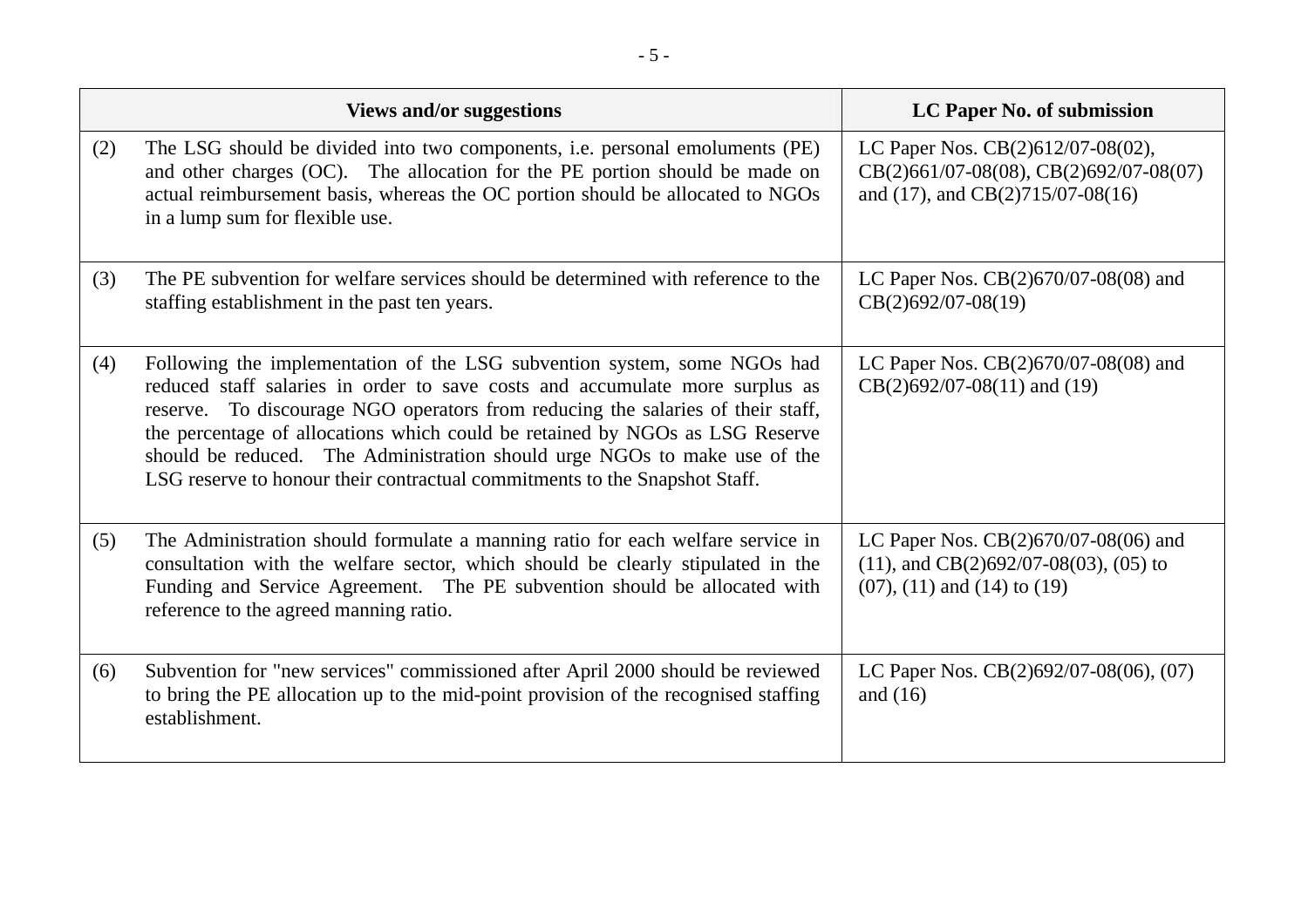|      | <b>Views and/or suggestions</b>                                                                                                                                                                                                                                   | LC Paper No. of submission                                                                                                                                                                                                                                                                             |
|------|-------------------------------------------------------------------------------------------------------------------------------------------------------------------------------------------------------------------------------------------------------------------|--------------------------------------------------------------------------------------------------------------------------------------------------------------------------------------------------------------------------------------------------------------------------------------------------------|
| (7)  | The Administration should streamline the accounting and auditing requirements<br>under the LSG subvention system, with a view to providing greater flexibility for<br>subvented NGOs in resources allocation.                                                     | LC Paper No. CB(2)692/07-08(06)                                                                                                                                                                                                                                                                        |
| (8)  | The Administration should enhance the transparency of the basis for determining<br>the levels of LSG subventions to NGOs.                                                                                                                                         | LC Paper Nos. CB(2)692/07-08(06), (14)<br>and $(16)$                                                                                                                                                                                                                                                   |
| (9)  | The Administration should provide financial and legal assistance to help NGOs<br>cope with their financial difficulties and to meet their contractual obligations.<br>Additional resources should be provided to NGOs to enhance their administrative<br>support. | LC Paper Nos. $CB(2)692/07-08(05)$ to<br>$(07)$ , $(14)$ , $(16)$ and $(18)$                                                                                                                                                                                                                           |
| (10) | A voucher scheme for subvented welfare services should be introduced to enhance<br>users' choice of services and provide an incentive for NGOs to improve their<br>service quality.                                                                               | LC Paper No. $CB(2)692/07-08(11)$                                                                                                                                                                                                                                                                      |
| E.   | <b>Review of the LSG subvention system</b>                                                                                                                                                                                                                        |                                                                                                                                                                                                                                                                                                        |
| (1)  | An independent and broadly represented committee should be set up to conduct a<br>comprehensive review of the LSG subvention system.                                                                                                                              | LC Paper Nos. $CB(2)612/07-08(01)$ ,<br>$CB(2)661/07-08(06)$ and (08),<br>$CB(2)670/07-08(03), (11)$ and (12),<br>$CB(2)692/07-08(02), (03), (06), (07), (09),$<br>$(13)$ , $(16)$ to $(18)$ , CB $(2)$ 715/07-08 $(01)$ to<br>$(12)$ and $(16)$ , CB $(2)786/07-08(01)$ , and<br>$CB(2)925/07-08(01)$ |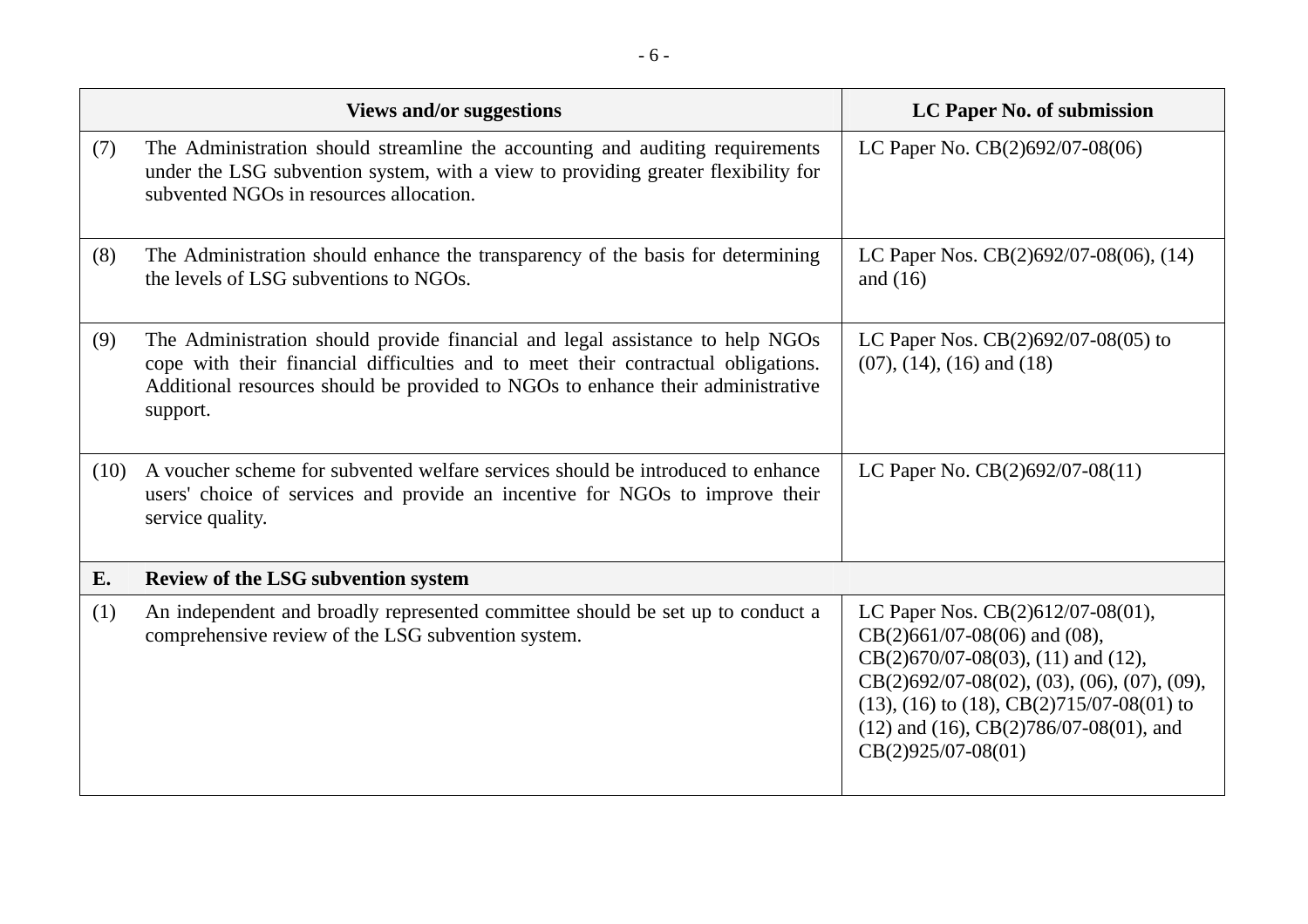|     | <b>Views and/or suggestions</b>                                                                                                                                    | LC Paper No. of submission                                                       |
|-----|--------------------------------------------------------------------------------------------------------------------------------------------------------------------|----------------------------------------------------------------------------------|
| (2) | The membership of LSG Steering Committee (LSGSC) should be broadened to<br>enhance the representativeness.                                                         | LC Paper No. $CB(2)692/07-08(03)$                                                |
| (3) | The LSGSC meetings should be held regularly to provide a platform for different<br>stakeholders to exchange views on issues relating to the LSG subvention system. | LC Paper No. $CB(2)692/07-08(06)$                                                |
| (4) | The Administration should formulate a long-term development planning for social<br>welfare in consultation with the welfare sector and service users.              | LC Paper Nos. $CB(2)692/07-08(06)$ , (13)<br>and $(16)$ and $CB(2)715/07-08(16)$ |
| (5) | The Administration should abort the LSG subvention system and revert to the<br>conventional social welfare subvention system.                                      | LC Paper No. $CB(2)692/07-08(07)$                                                |

Council Business Division 2 Legislative Council Secretariat 14 May 2008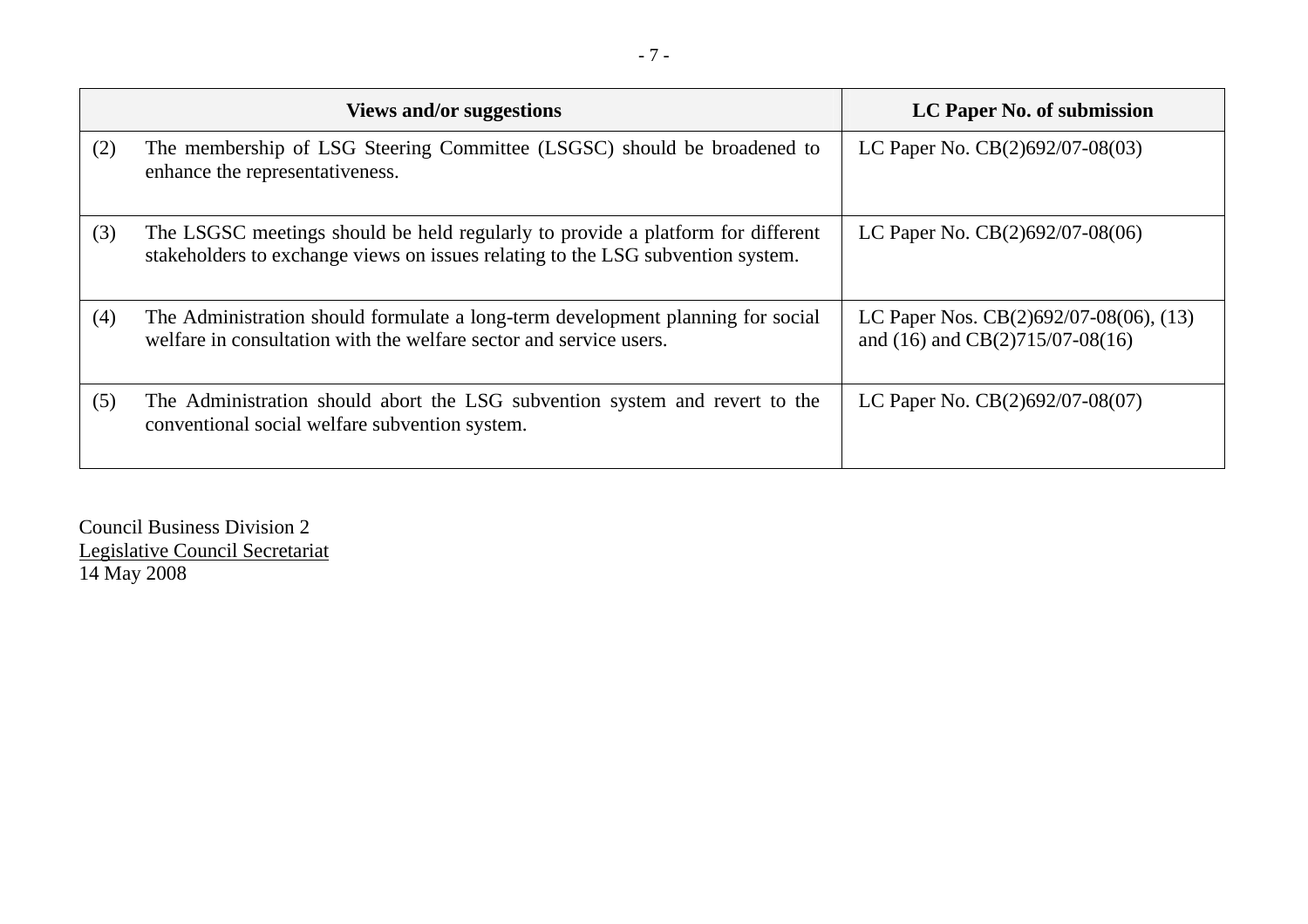# **Appendix II**

| <b>Meeting</b>                   | <b>Meeting Date</b> | Papers                                                         |
|----------------------------------|---------------------|----------------------------------------------------------------|
| <b>Panel on Welfare Services</b> | 13 December 2004    | Administration's paper<br>LC Paper No. CB(2)340/04-05<br>(04)  |
|                                  |                     | Minutes of meeting<br>LC Paper No. CB(2)537/04-05              |
|                                  | 2 June 2005         | Administration's paper<br>LC Paper No. CB(2)1695/04-05<br>(01) |
|                                  |                     | Minutes of meeting<br>LC Paper No. CB(2)2212/04-05             |
|                                  | 11 July 2005        | Administration's paper<br>LC Paper No. CB(2)2213/04-05<br>(01) |
|                                  |                     | Minutes of meeting<br>LC Paper No. CB(2)2243/04-05             |
|                                  | 8 November 2005     | Administration's paper<br>LC Paper No. CB(2)296/05-06<br>(01)  |
|                                  |                     | Minutes of meeting<br>LC Paper No. CB(2)717/05-06              |
|                                  | 30 March 2006       | Administration's paper<br>LC Paper No. CB(2)1566/05-06<br>(02) |
|                                  |                     | Minutes of meeting<br>LC Paper No. CB(2)2635/05-06             |

## **Relevant Papers/Documents**